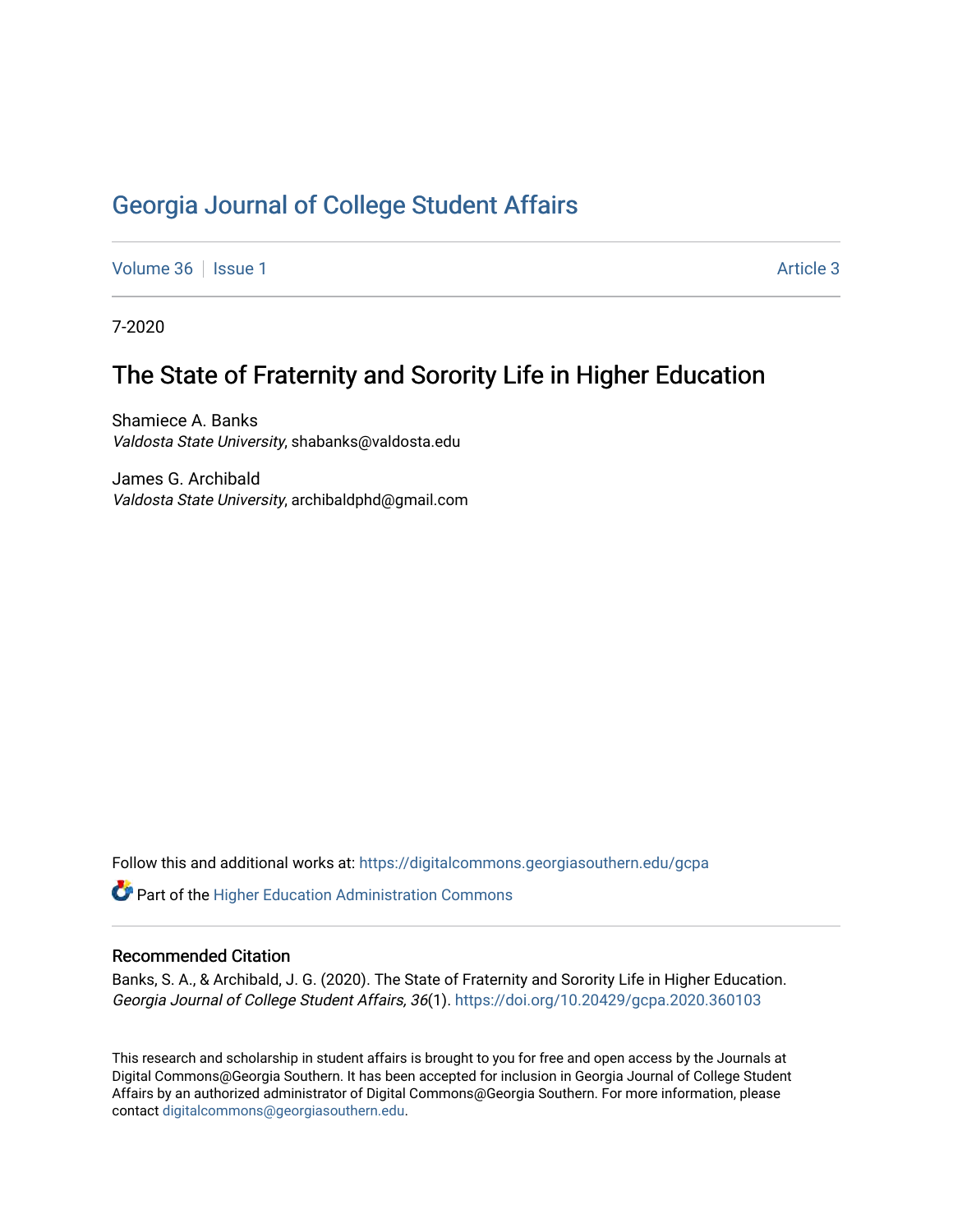# **The State of Fraternity and Sorority Life in Higher Education**

**Shamiece Banks** (Valdosta State University) **James Archibald** (Valdosta State University)

*There are many benefits to being involved in Greek life. Becoming a part of a fraternity or sorority provides one with opportunities to get involved in community service and develop into global citi*zens. However, recent negative media attention has focused on hazing-related deaths, alcohol *abuse, and sexual assaults in connection with Greek life. This narrative has perpetuated a false generalization of Greek life. The purpose of this paper is to review some of the current issues that are impacting the Greek community and to provide recommendations how student affairs professionals can assist in improving the image and improving the practices of Greek life.*

Banks, S., & Archibald, J. (2020). The state of fraternity and sorority life in higher education. *Georgia Journal of College Student Affairs, 36*(1), 24-32.



ISSN: 2330-7269 Published by Digital Commons@Georgia Southern, 2020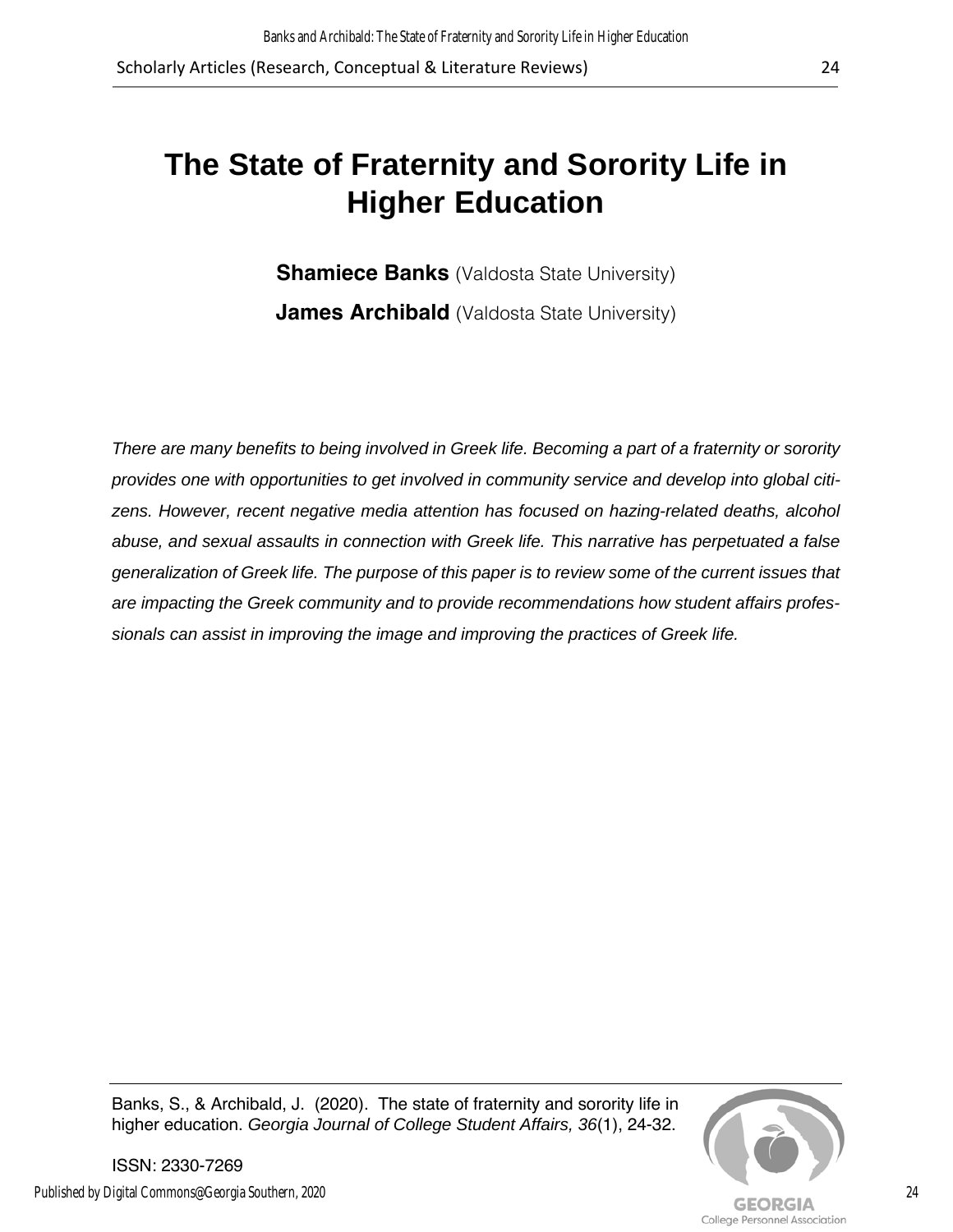Greek-letter organizations, also referred to as fraternities and sororities, have a 200 year history on college campuses in the United States (Johansen & Slantecheva-Durst, 2018). Greek-letter organizations are instrumental in engaging and involving students on campus and have become a familiar symbolism of institutions in the United States. However, fraternity and sorority life has faced numerous challenges and changes over the last decade. Various media outlets have reported multiple incidences connecting Greek life to hazing, sexual assault, drug abuse, and death. Many of these incidences have gained national attention causing institutions to observe the actions of fraternities and sororities more closely. Some institutions have banned and suspended fraternities and sororities. These corrective measures by institutions have caused members of Greek life as well as student affairs professionals to nationally reflect on the state of fraternity and sorority life in higher education. By reviewing the events of the current climate of Greek life, a better understanding can develop regarding the state of fraternities and sororities. Therefore, the purpose of this paper is to explore some of the current issues that are impacting the Greek community and to provide recommendations how student affairs professionals can assist in improving the image and improving the

practices of Greek life. A brief history of fraternities and sororities, hazing incidents, anti-hazing policies, racial discrimination in Greek Life, and implications for student affairs professionals will be discussed.

#### **History of Fraternities and Sororities**

Prior to the Civil War, literary societies were one of the major extracurricular activities at institutions of higher education (Joyce, 2018). However, in the late 1700s, student fraternities began to emerge, and nearly a century after their emergence, fraternity and sorority councils began to form (Joyce, 2018). Fraternities and sororities tend to have chapters of larger national organizations (Hughey & Hunter, 2013). National organizations and their national associations are an important aspect of fraternity and sorority life. The four national associations that will be discussed are: National Panhellenic Conference (NPC), North-American Interfraternity Conference (NIC), National Pan-Hellenic Council (NPHC), and National Multicultural Greek Council (NMGC).

It was not until 1891 that there was a "call of the women's sorority of Kappa Kappa Gamma for a conference amongst seven women's sororities" (Johansen & Slantcheva-Durst, 2018, p. 5). Nine years after this initial meeting, the first interfraternal association, the Inter- Sorority Conference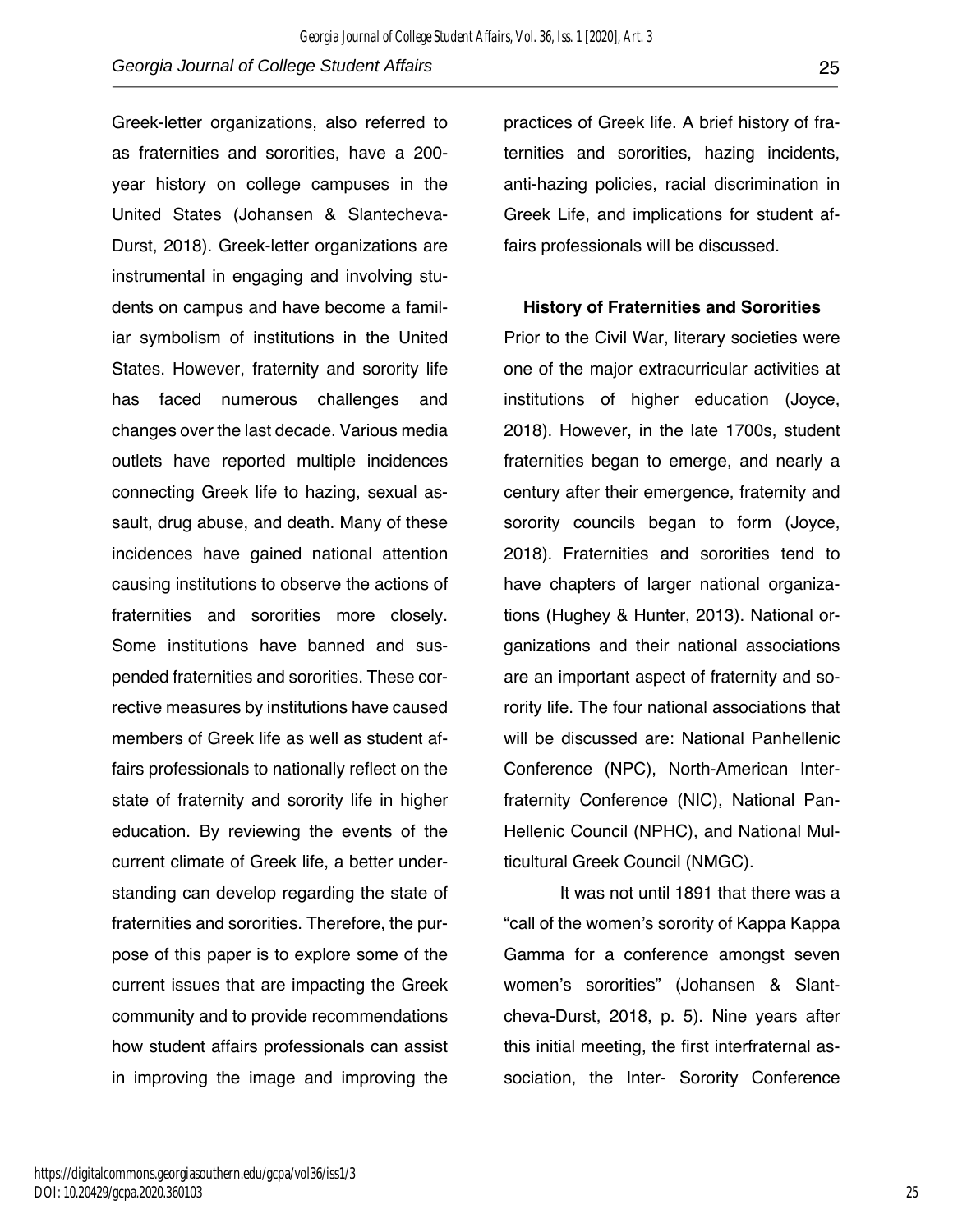(later to be known as the National Panhellenic Conference, NPC) was formed. Following the establishment of the National Panhellenic Conference, two additional interfraternal associations were formed (Johansen & Slantcheva-Durst, 2018). The North-American Interfraternity Conference (NIC) emerged in 1910 as the umbrella organization for fraternities (Johansen & Slantcheva-Durst, 2018). During this time, racial segregation was prevalent and therefore the NIC did not invite African Americans or any non-White and non- Christian organizations to join. At Howard University in May of 1930, the National Pan-Hellenic Council (NPHC) was established as the umbrella organization for the historically black fraternities and sororities also uniquely known as the "Divine Nine" (Johansen & Slantcheva- Durst, 2018). With the increase of diversity on college campuses, additional national umbrella organizations were formed in order to address the needs of multicultural fraternities and sororities. The National Association of Latino Fraternal Organizations (NALFO), the National Multicultural Greek Council (NMGC), and the National Asian Pacific Islander American Panhellenic Association (NAPA) were established 1997 (Johansen & Slantcheva-Durst, 2018).

These interfraternal associations influence Greek life on college campuses across the nation. Councils were established

as a response for collaboration and resources (Johansen & Slantcheva- Durst, 2018). Institutions of higher education have implemented regulations in regard to national associations and an organizations affiliation. For many college campuses, it is mandated that an organization must be nationally affiliated in order to be recognized on campus (Johansen & Slantcheva-Durst, 2018). The primary reason behind the desire institutions have for national affiliations is due to the fact that "it comes with its own set of rules, resources from national headquarters supervision from national consultants, and professional staff members to guide chapters" (Johansen & Slantcheva- Durst, 2018, p. 6). Fraternity and sorority councils play a critical role in regulating institutions involving the issues facing Greek life.

#### **Hazing Epidemic**

According to Bruckner (2018), hazing has been around for centuries with origins in Ancient Greece and Rome. Schools supported and encouraged hazing behavior because it was viewed as a way to teach obedience. Hazing related deaths have been occurring since 1970 (Bruckner, 2018). Hazing practices include: binge drinking, ridicule, isolation, sleep deprivation, paddling, beating, physical exhaustion, and much more (Joyce, 2018). Timothy Piazza's death is an example of one of the several horrific incidents that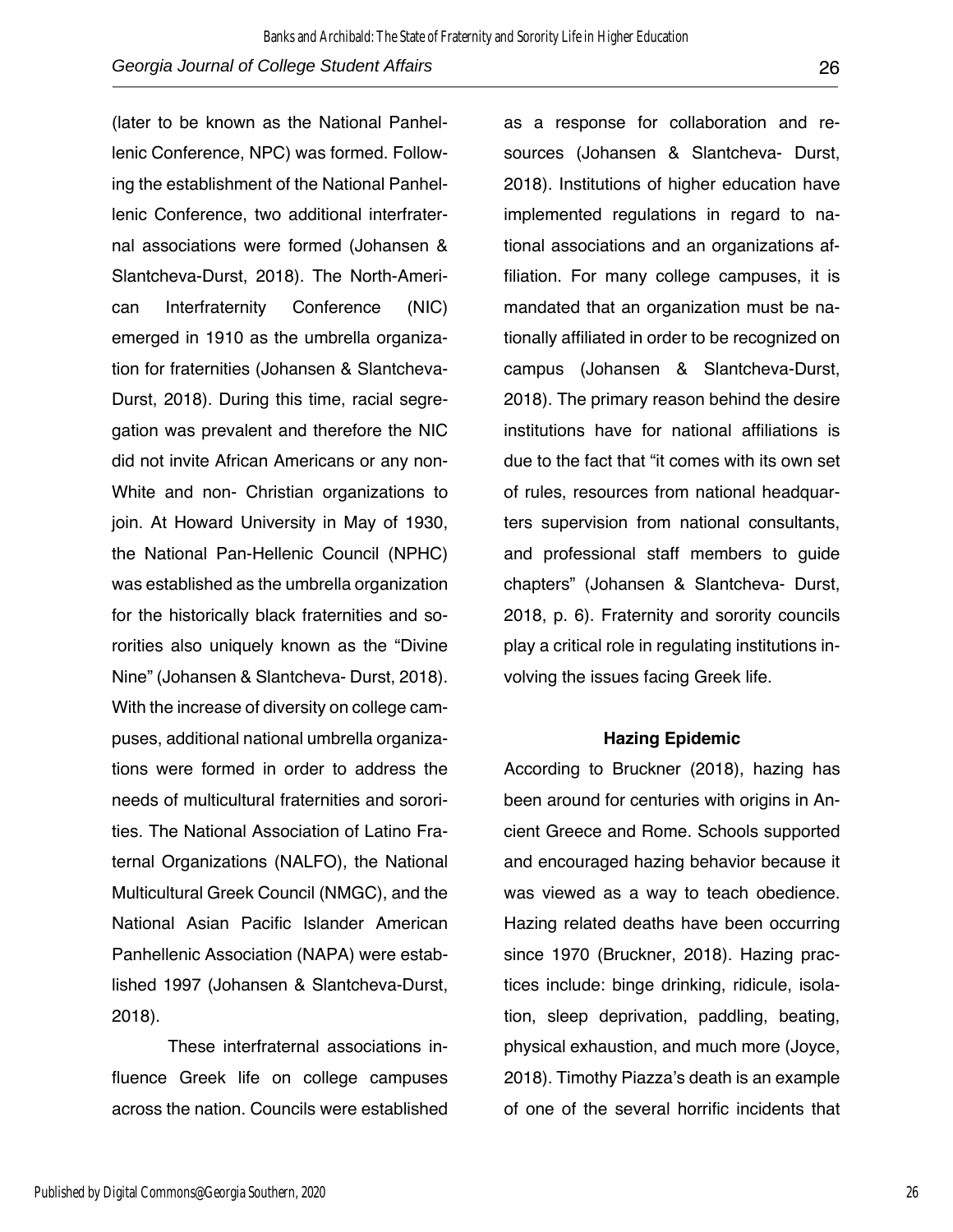have occurred involving hazing in this country (Simon, 2018). After Timothy Piazza suffered an injury from a hazy related ritual, his fraternity brothers failed to contact emergency assistance until after more than 12 hours which resulted in his death (Simon 2018).

When stories involving hazing occur, institutions tend to become very scrutinous of the actions of Greek life. According to Bruckner (2018) hazing occurs because some students believe that it provides a sense of belonging. The hazing cycle becomes a tradition that repeats and has some significance to the group. The hazing cycle becomes normalized when a person believes "if they can do it, so can I," (Joyce, 2018). Hazing is an issue that is known globally and is not unique to fraternities or sororities. It is thought of as a process to "solicit individual commitment to an organization and exert dominance over those seeking to become members" (Chambers, Crumb, Hill, Hoover-Plonk, and Tingley, 2018, p.48). Not all students view hazing as a problem and have a viewpoint that hazing is a positive instead of a negative consequence. According to Chambers, Crumb, Hill, Hoover-Plonk, and Tingley (2018) a study was conducted to establish the prevalence of hazing and found that 9 out of 10 students who experience hazing did not consider the actions to be hazing. Students also

identified hazing as being a part of the campus culture.

#### **Anti-Hazing Policies**

Rosenberg and Mosca (2016) identified strategies for managing risk involving hazing and drinking for fraternity and sorority life professionals. For example, safe ride programs can be shared when having discussions around the risk of drinking at social events. Monitoring membership intake processes/initiation activities can assist in managing the risk of hazing.

Colleges and universities must continue to treat hazing as a serious crime. Several institutions have made efforts on being transparent regarding judicial actions by "[releasing] a monthly update with aggregate data on judicial actions taken on hazing cases and report all hazing incidents according to state and federal entities" (Boettcher et al., 2018, p. 43). Currently, some anti-hazing institutional policies and state laws are broad and have unclear definitions, which leave loopholes for what hazing is and what the penalties for participating should be.

Campus and university administrators, national associations, and national organizations need to remain aware of the potential for harm within student organizations. Stakeholders of fraternities and sororities can include fraternity/sorority advisors, un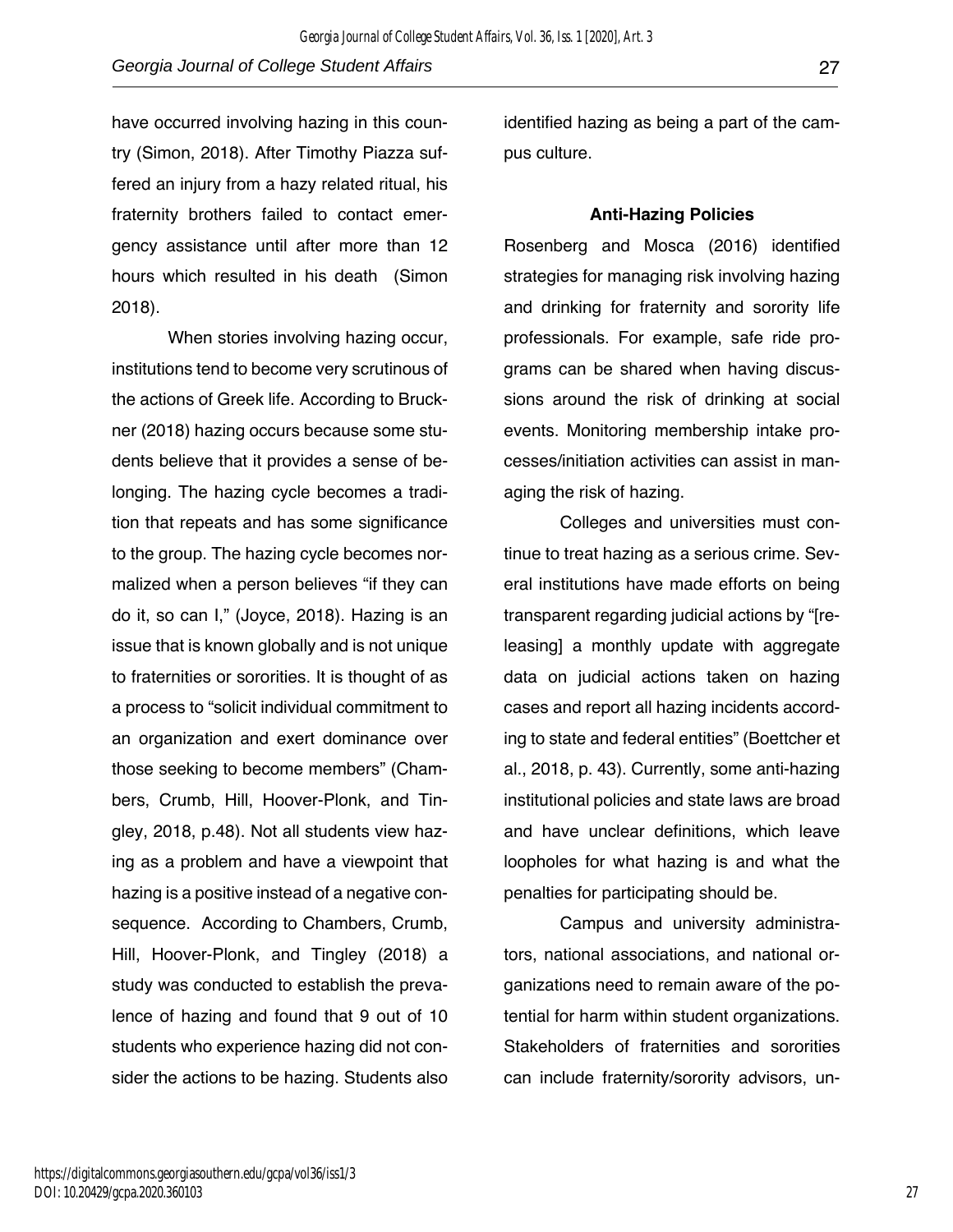dergraduate members, student affairs professionals, and alumni. These stakeholders in addition to campus administration and national organizations need to remain active in the conversation about preserving the history of these organizations. Many alumni and donors of fraternities and sororities not only support their organizations in annual giving but to their institutions as well. When alumni and donors have historical connection with an institution, they feel more inclined to support the campus. Fraternity and sorority life has an educational value and social influence that can be impactful on the student experience at institutions across the nation.

#### **Racial Discrimination in Greek Life**

It is important to first acknowledge and recognize that the Greek system was not created to benefit students of color in any shape, form, or fashion. In fact, it distinctly left out students of color. Several displays of unwelcoming behaviors have been presented and demonstrated by many white fraternities and sororities. For instance, Halloween parties with black-face costumes, ritual songs and chants using the "n-word," and Confederate flag parties are a few examples of how racial discrimination is promoted in some white fraternities and sororities.

At the University of Georgia, Tau Kappa Epsilon was suspended after a video of some of its members using racial slurs and

mocking slavery went viral on social media (Abusaid, 2019). While this does not describe Greek life at all institutions, it shows how sororities and fraternities are capable of harming students of color in more profound ways than simply excluding them. Although only 2 percent of the United States' population is a part of Greek life, 76 percent of U.S. Senators, 80 percent of Fortune 500 executives, and all except 2 presidents are members of a fraternity (Chang, 2014). It is evident that Greek life has a strong influence on politics and vice-versa.

A major challenge that higher education faces in rebuilding its relationship with Greek life is fixing the perception that Greek excludes students of color from joining their organizations. Institutions across the nation should be proactive in encouraging fraternities and sororities to be not only diverse but inclusive. However, Greek life is becoming more racially diverse and inclusive. Nearly 200 women of color accepted bids at the University of Alabama's historically white sororities (Joyce, 2018). According to Joyce (2018), fraternities and sororities are increasing their engagement of National Panhellenic Councils and Multicultural Greek Councils on their campuses and participating in programming related to diversity and inclusion education.

Blechschmidt, Martin, Parker, and Pascarella (2015) suggest that membership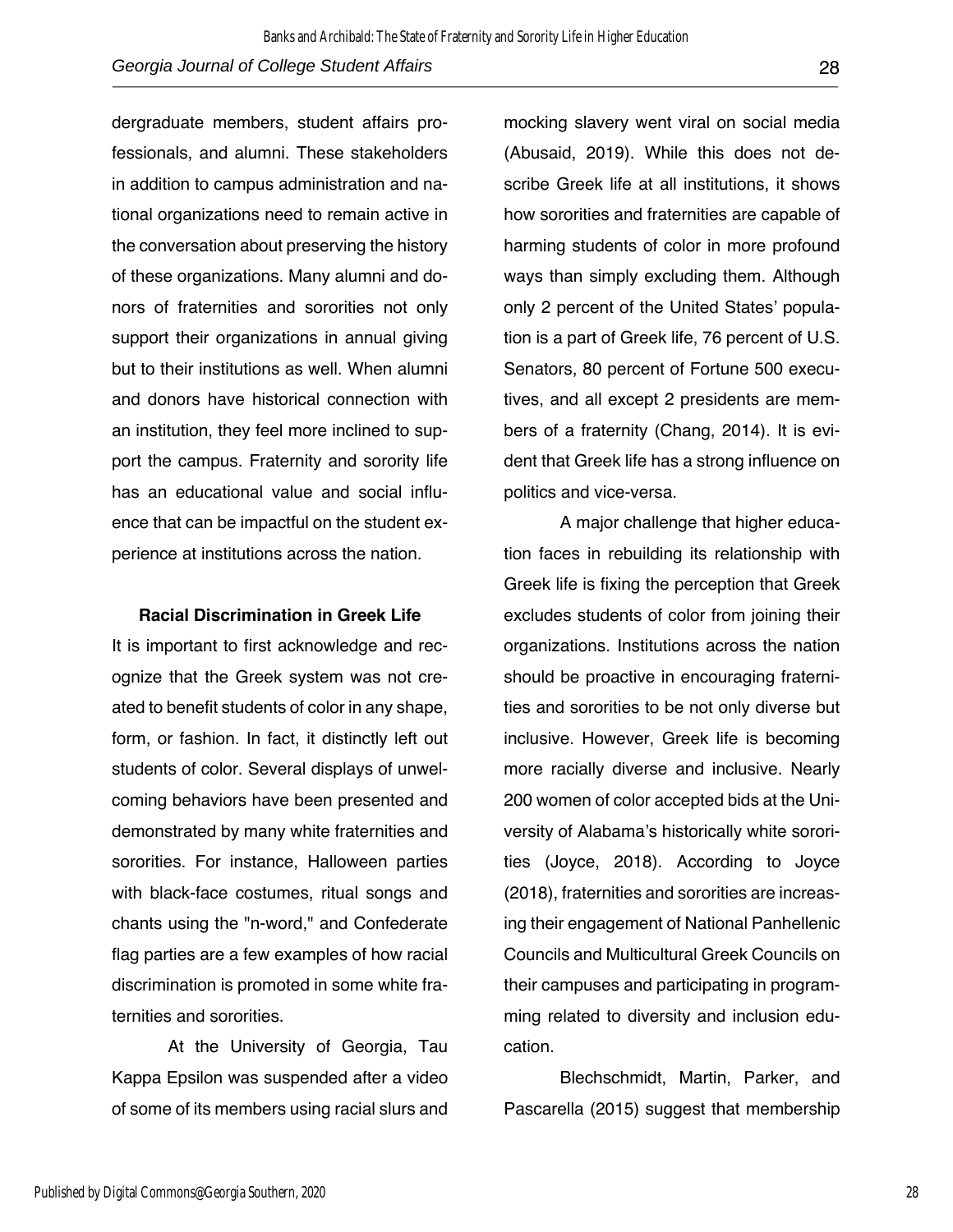in a Greek- letter organization does have a significant impact on a student's intercultural competence development during their tenure on a college campus. Like a college education, it is important to emphasize educational experiences outside of the classroom such as fraternity and sorority life. These experiences can focus on "cross-racial interactions, multicultural training, and cross- cultural communication" (Blechschmidt et al., 2015, p. 71). An institution and national organization need to remain aware and find tactics such as diversity training as a form of being proactive instead of being reactive.

## **Implications for Student Affairs Professionals**

There are several ways in which student affairs professionals can be proactive in improving the practices and perceptions of Greek life. The initiation process or new member intake process would be greatly improved by implementing diversity and inclusivity education. Each fraternity and sorority must confront and address racial discrimination directly from the start of members entering the organization.

It is imperative that student affairs professionals stay abreast of policies and anti- hazing state and federal laws. Updates and changes to laws can provide guidance and strategy on how to best educate and as-

sist fraternities and sororities on the consequences of hazing. In order to avoid misinterpretation, establishing clear definitions of what hazing is and what constitutes hazing can help the campus community understand hazing practices. Collaborating with staff members from the institution's legal affairs department can be beneficial in educating the campus community on policies and laws regarding hazing.

Building a strong relationship with the alumni chapters and national organizations of fraternities and sororities can also help support the mission of anti-hazing. It is sometimes necessary for the national organizations to make demands and/or apply pressure on their affiliated fraternity or sorority in which the institution cannot. By having a good relationship with the national organization, an open line of communication can be established in order to allow more candid conversations of what may be needed or expected of fraternity or sorority. National organizations are in better positions to make demands of their fraternities and sororities than institutions. As with all cultural changes, progress is not linear and when setbacks occur, members of these organizations should not be discouraged for their efforts.

Some institutions have developed research centers in order to improve the status of Greek Life. Pennsylvania State University has research center focused on addressing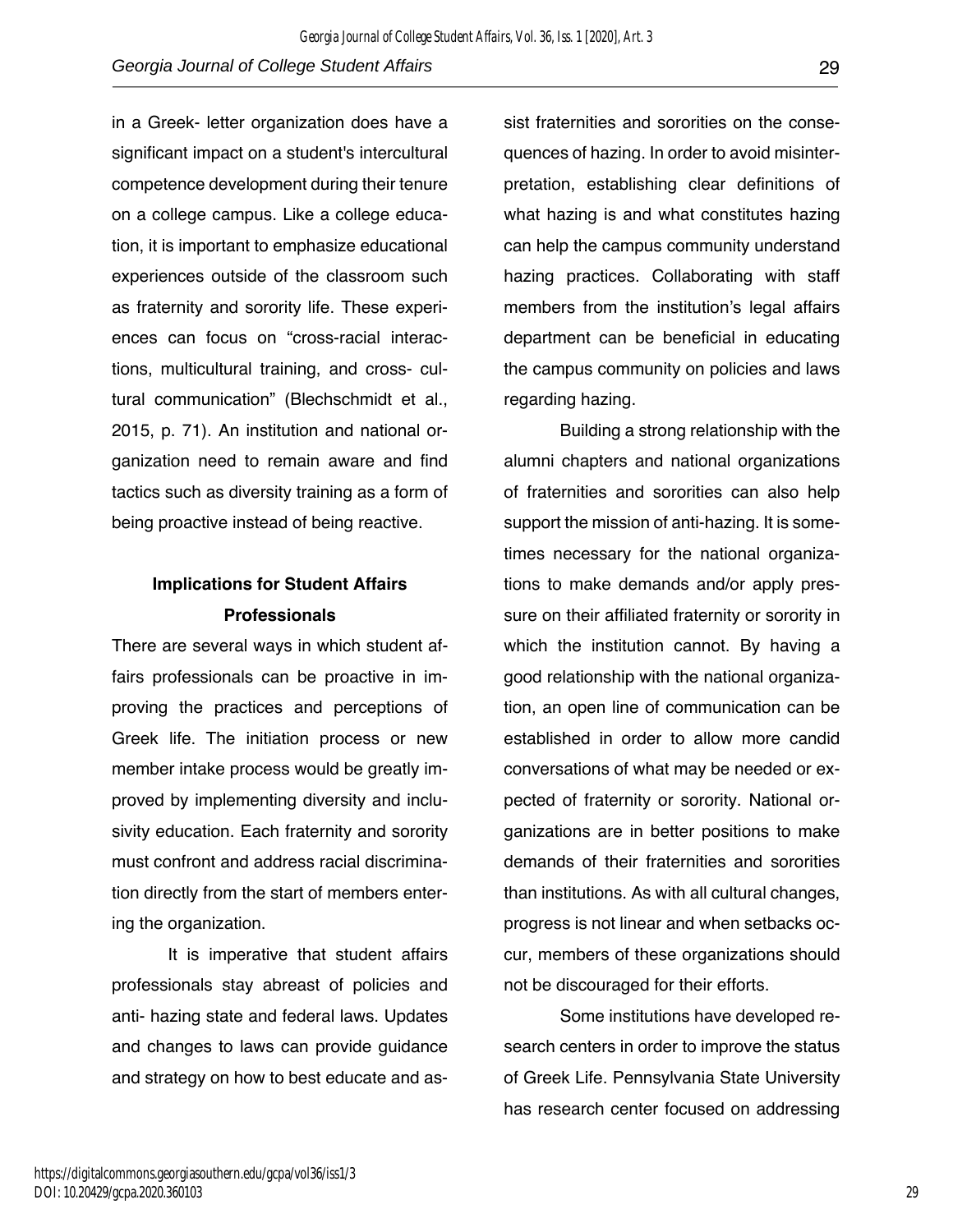hazing and dangerous behaviors in Greek life (Zalaznick, 2019). Florida State University has developed strategies such as scorecards to promote positive impact in Greek life on their campus (Zalaznick, 2019).

Developing responsible leaders is a key factor in improving the leadership of Greek life (Hevel, Martin, and Pascarella, 2014). Fostering a climate of social respon-

sibility within fraternity and sorority life is dependent on members and their aspirations for a sustainable future. Student affairs professionals need to engage in actively assisting students to shape these perceptions. It will take hard work and action and a collaborative effort to continue to change the perception of Greek life on college campuses and nationwide.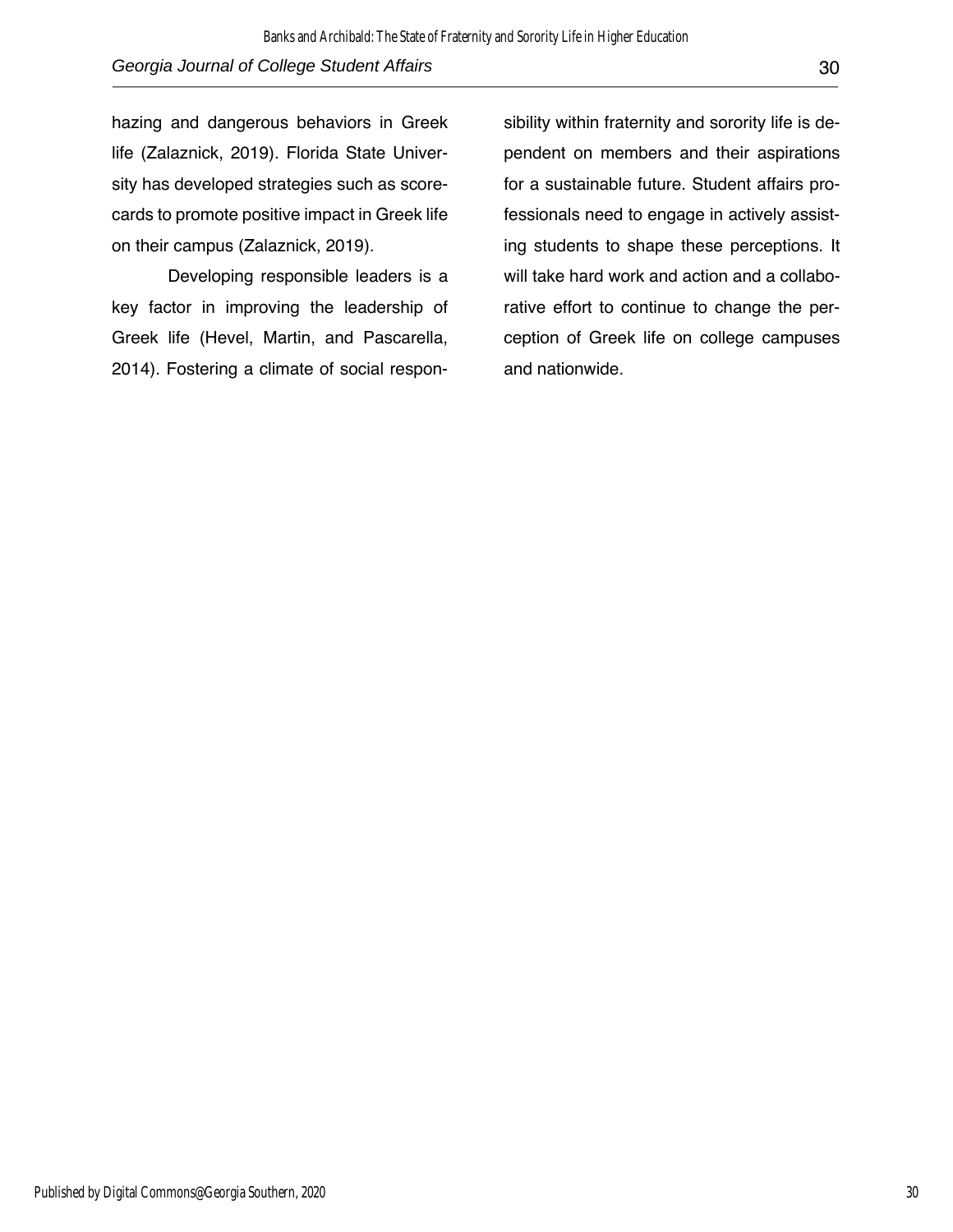### **REFERENCES**

- Abusaid, S. (2019, March 23). UGA fraternity suspended as racist video circulates online. *The Atlanta Journal-Constitution*. Retrieved: https://www.ajc.com/news/education/uga-fraternity-suspended-racist-video-circulates-online/bL8VOGjizmCXktfYAHIjFO/
- Blechschmidt, S., Martin, G., Parker, G., & Pascarella, E. (2015). Do fraternities and sororities inhibit intercultural competence? *Journal of College Student Development*, *56*, 66-72.
- Bruckner, H. (2018). Students fall victim to hazing epidemic: Unity at what cost? *Touro Law Review*, *34*, 459-493.
- Bureau, D., & Hevel, M. (2014). Research-driven practice in fraternity and sorority life. *New Directions for Student Services*, *147*, 23-36.
- Chambers, C., Crumb, L., Hill, W., Hoover-Plonk, S., Tingley, K. (2018). Sorority and fraternity attitudes towards initiation and hazing. *Oracle: The Research Journal of the Association of Fraternity/Sorority Advisors*, *13*, 46-60.
- Chang, C. (2014, August 14). Separate but unequal in college Greek life. The Century Foundation. https://tcf.org/content/commentary/separate-but-unequal-in-college-greek-life/
- Hevel, M., Martin, G., Pascarella, E. (2014). Do fraternities and sororities still enhance socially responsible leadership? Evidence from the fourth year of college. *Journal of Student Affairs Research and Practice*, *51*, 233-245.
- Hughey, M., & Hunter, J. (2013). It's not written on their skin like it is ours': Greek letter organizations in the age of the multicultural imperative. *Sage Journals*, *13*, 519-543.
- Johansen, A., & Slantcheva- Durst, S. (2018). Governing councils and their role in the development of campus Greek communities: The case of the University of Toledo 1945- 2006. *American Educational History Journal*, *45*, 1-17.
- Joyce, S. (2018). Perceptions of race and fit in the recruitment process of traditionally, predominantly white fraternities. *Oracle: The Research Journal of the Association of Fraternity/Sorority Advisors*, *13*, 29-45.
- Mosca, J., & Rosenberg, S. (2016). Risk management in college fraternities: Guidance from two faculty advisors. *Contemporary Issues in Education Research*, *9*, 7-14.
- Parker, E., & Pascarella, E. (2018). On Greek row: Diversity, socially responsible leadership and fraternity and sorority membership. *Oracle: The Research Journal of the Association of Fraternity/Sorority Advisors*, *13*, 1-15.